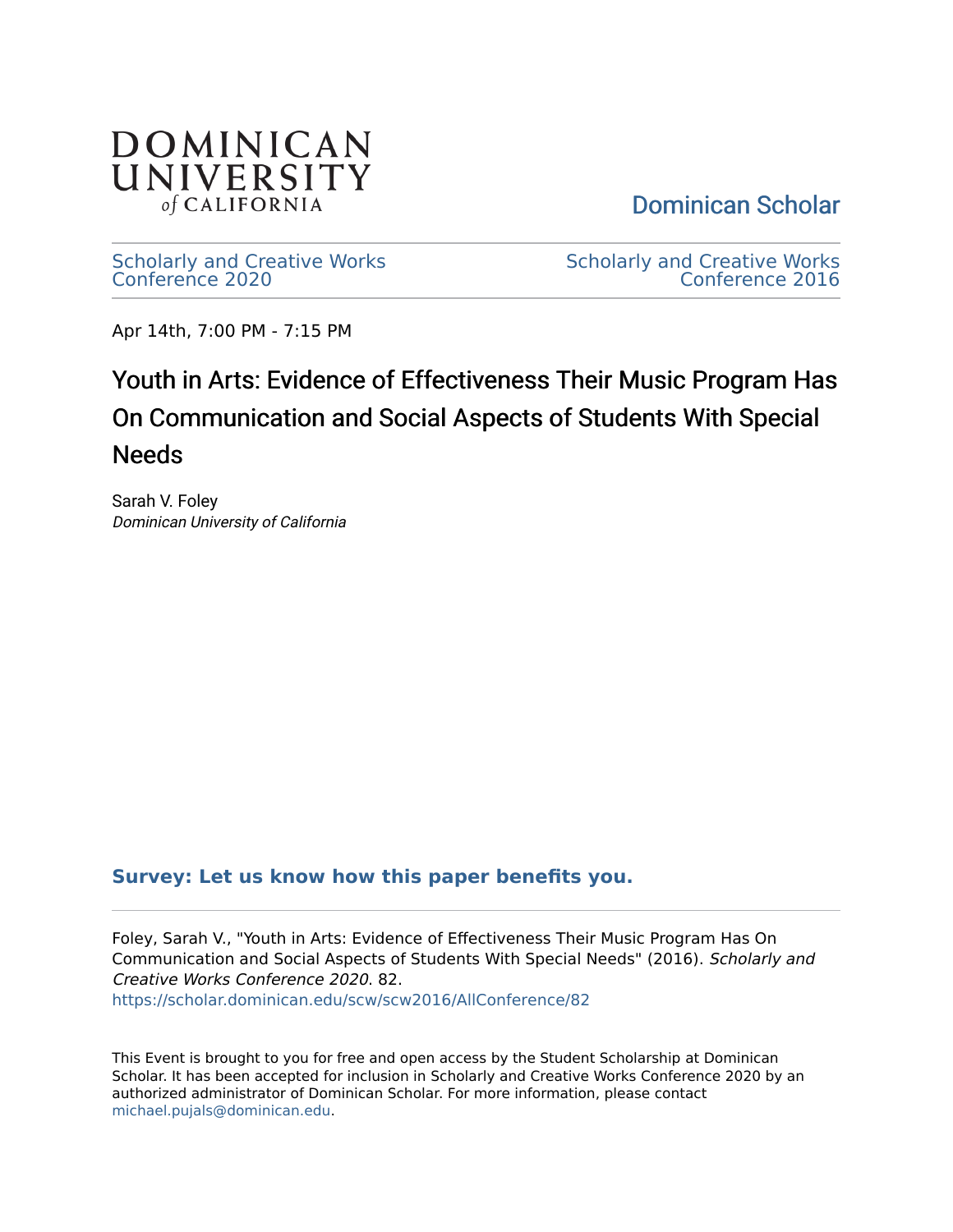# The Benefits of Music Education for Students with Special Needs

...

Sarah Foley Dominican University of California School of Education April 14, 2016

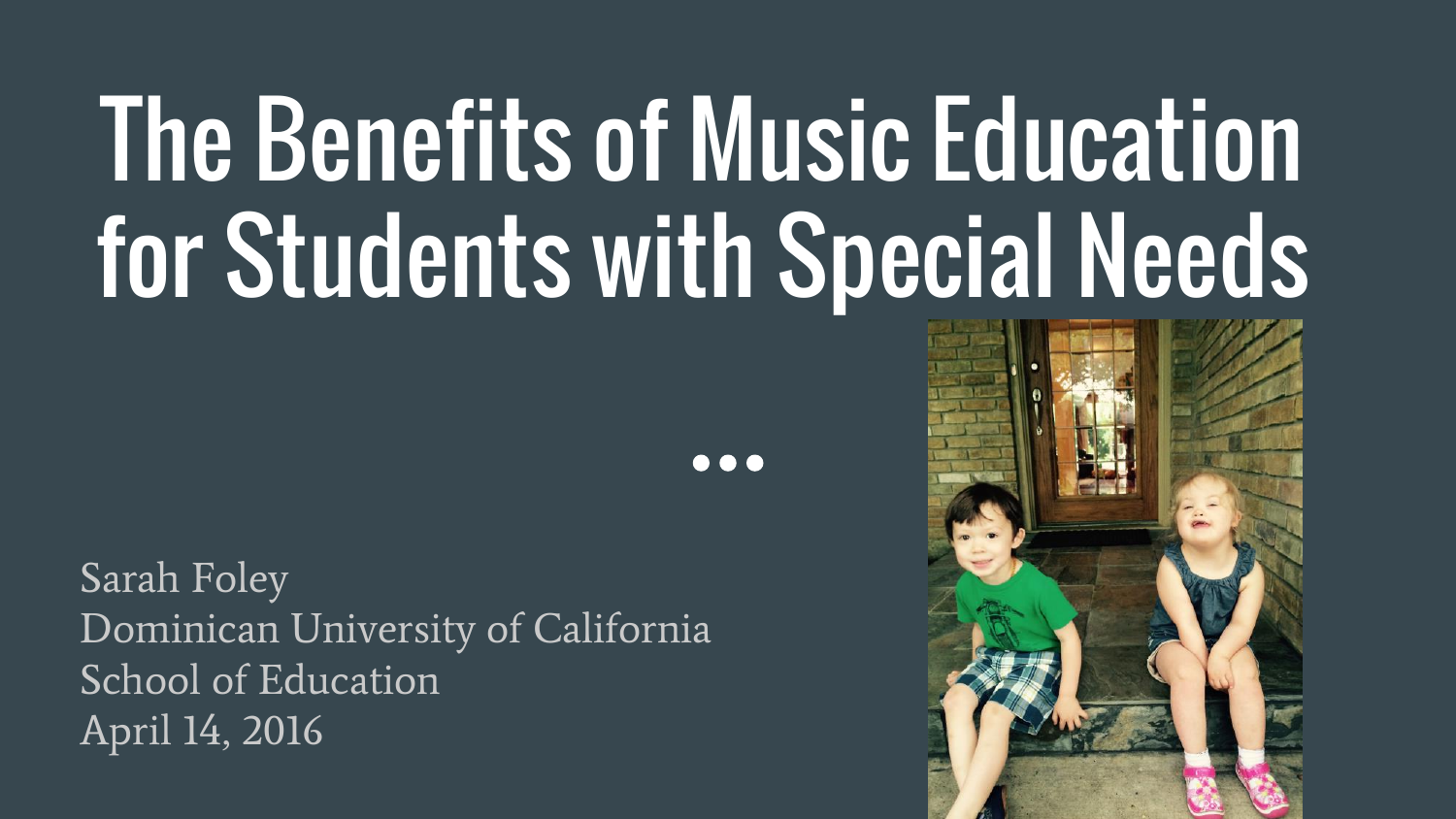

#### $\bullet\bullet\bullet$

While much research exists on the general benefits of music with students, little is known about the impact of music on students with special needs.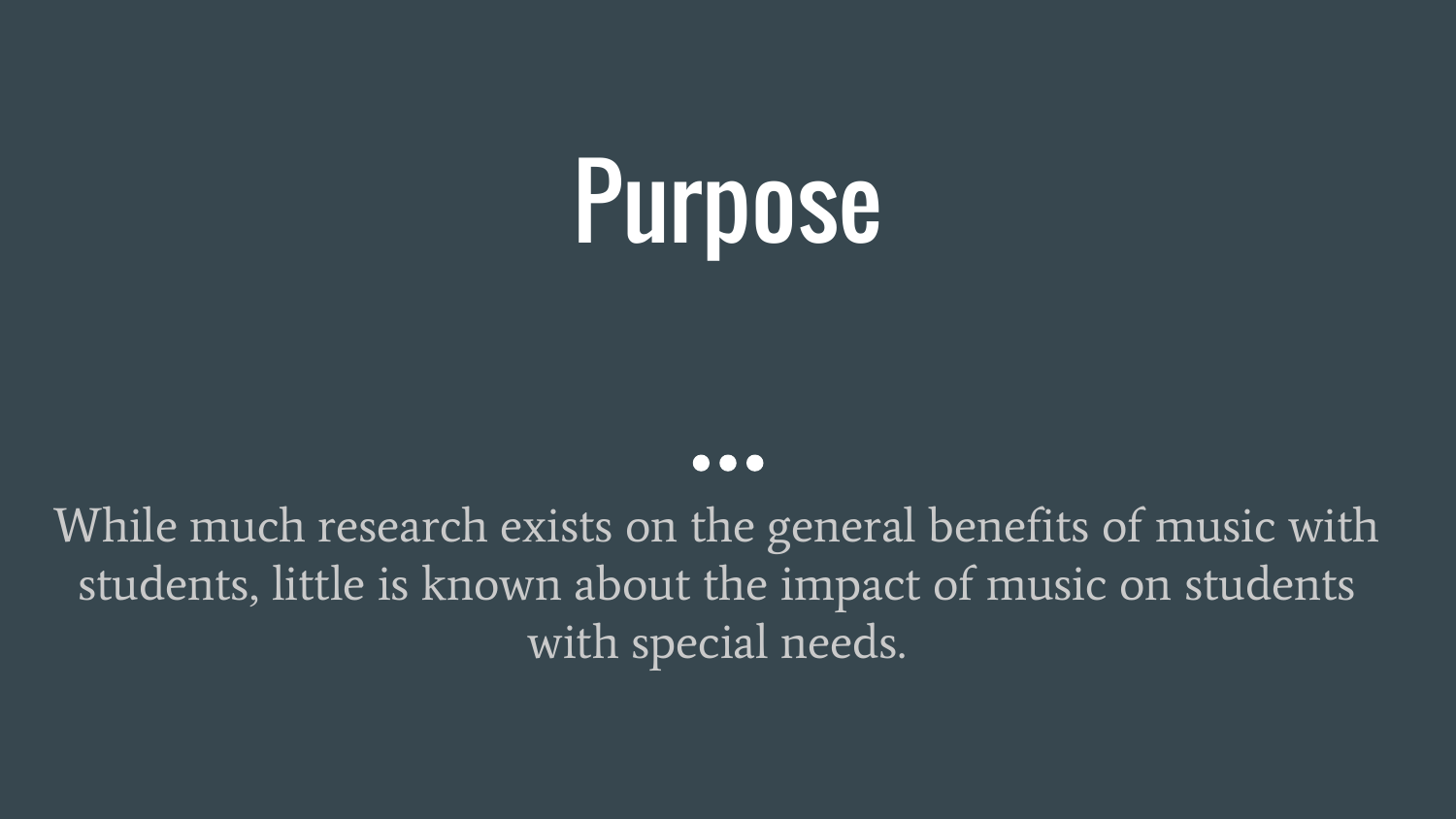### Research Question

 $\bullet\bullet\bullet$ 

What impact does music have on students with special needs?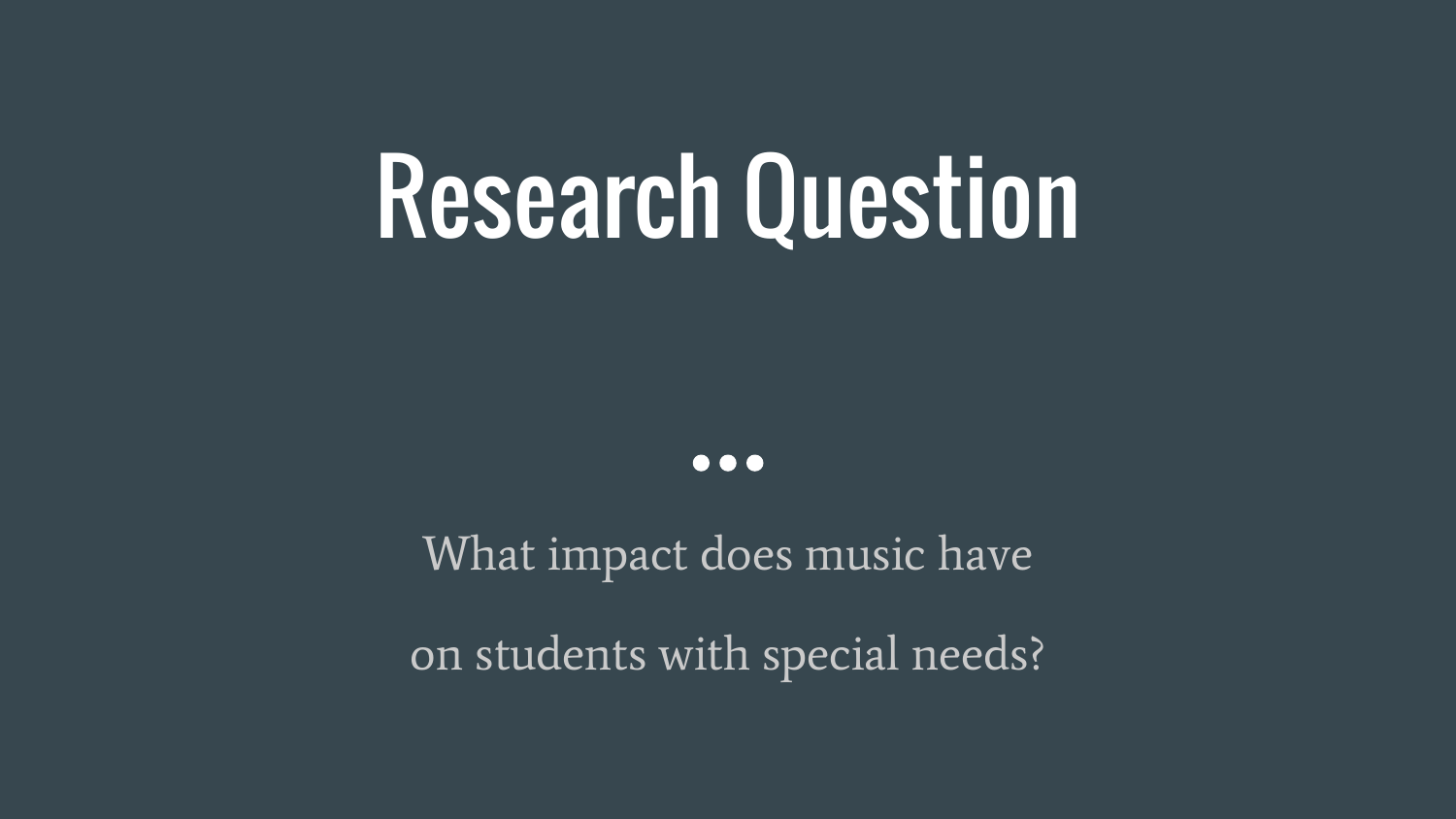### Benefits of Music

 $\bullet\bullet\bullet$ 

Communication Behavior Academics Socialization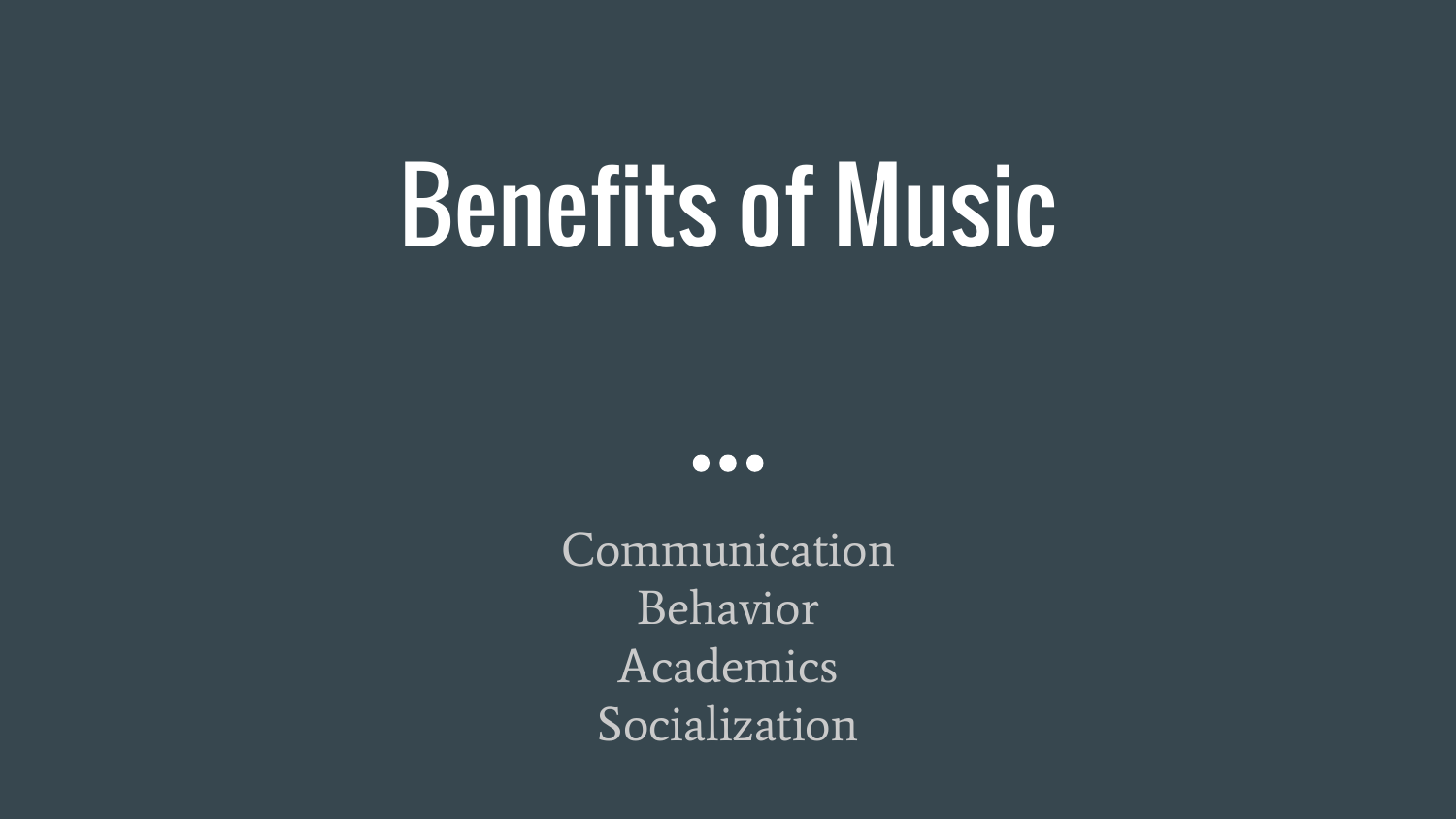

#### Research:

Use of morning greeting songs for students with autism (Kern et al., 2006)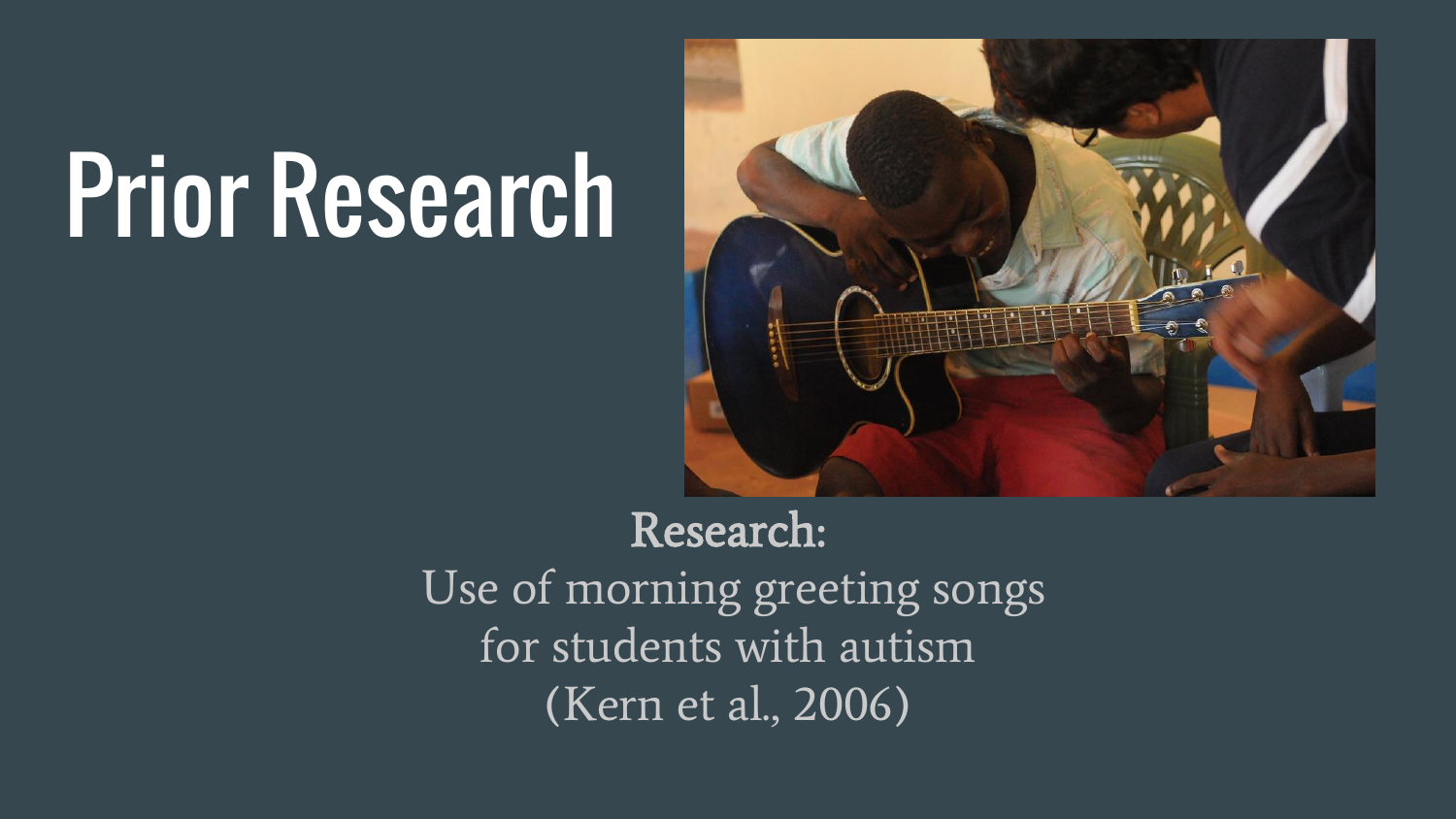

Implications: Transitions were smoother Peer interaction increased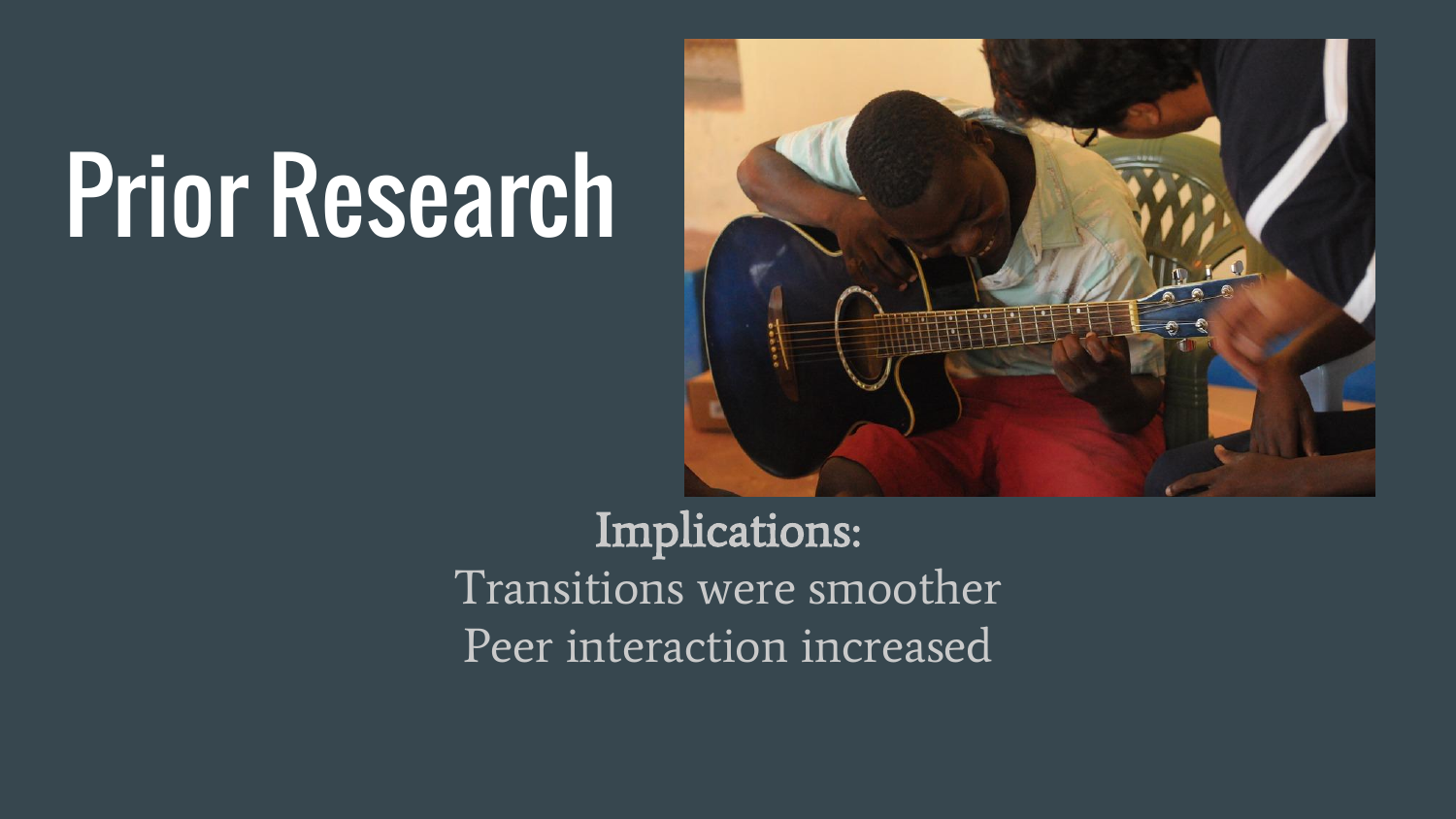

Research: Music therapy versus play therapy with students who have autism to increase joint attention (Kim et al., 2008)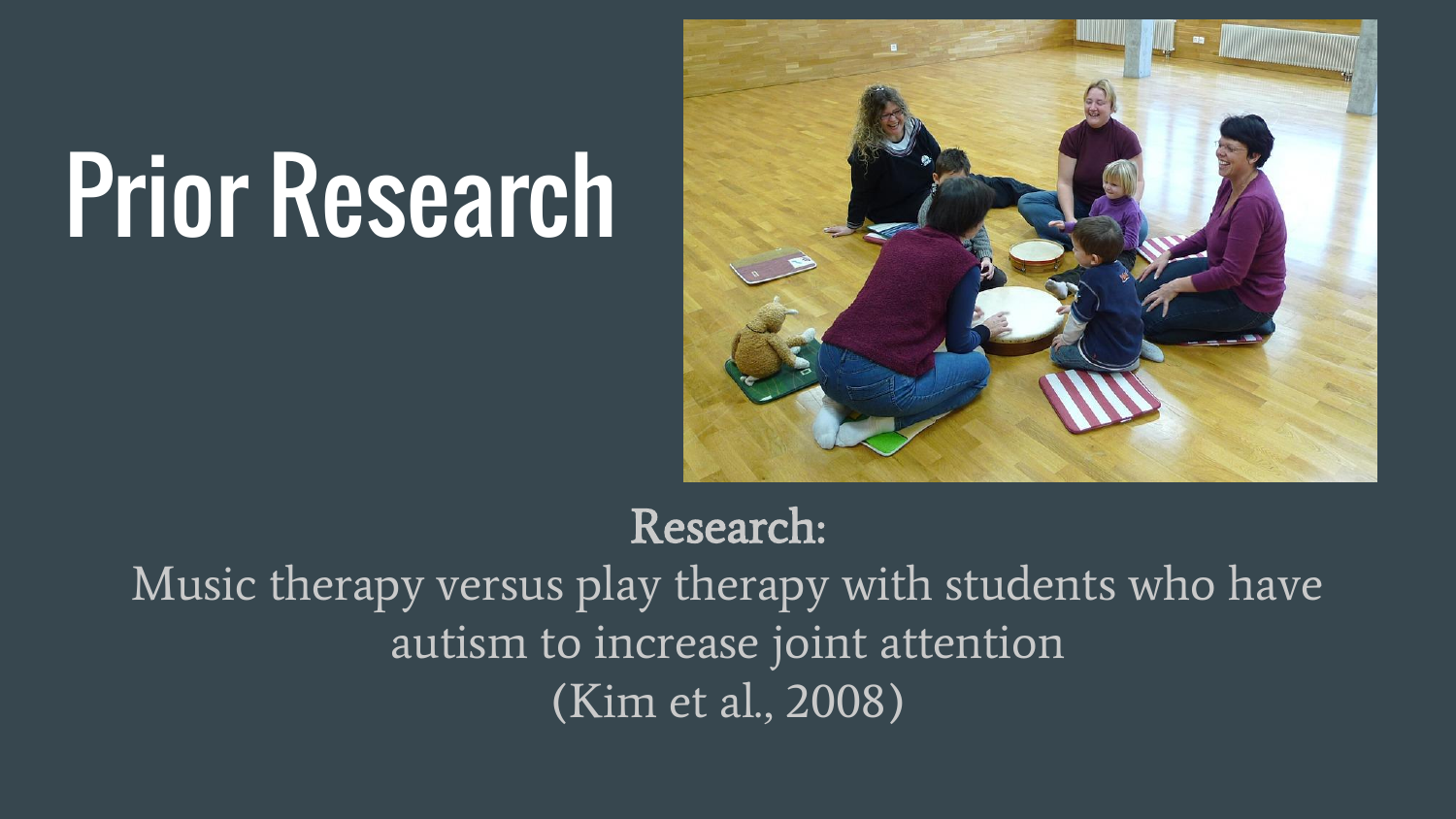

Implications: Eye contact increased Turn taking increased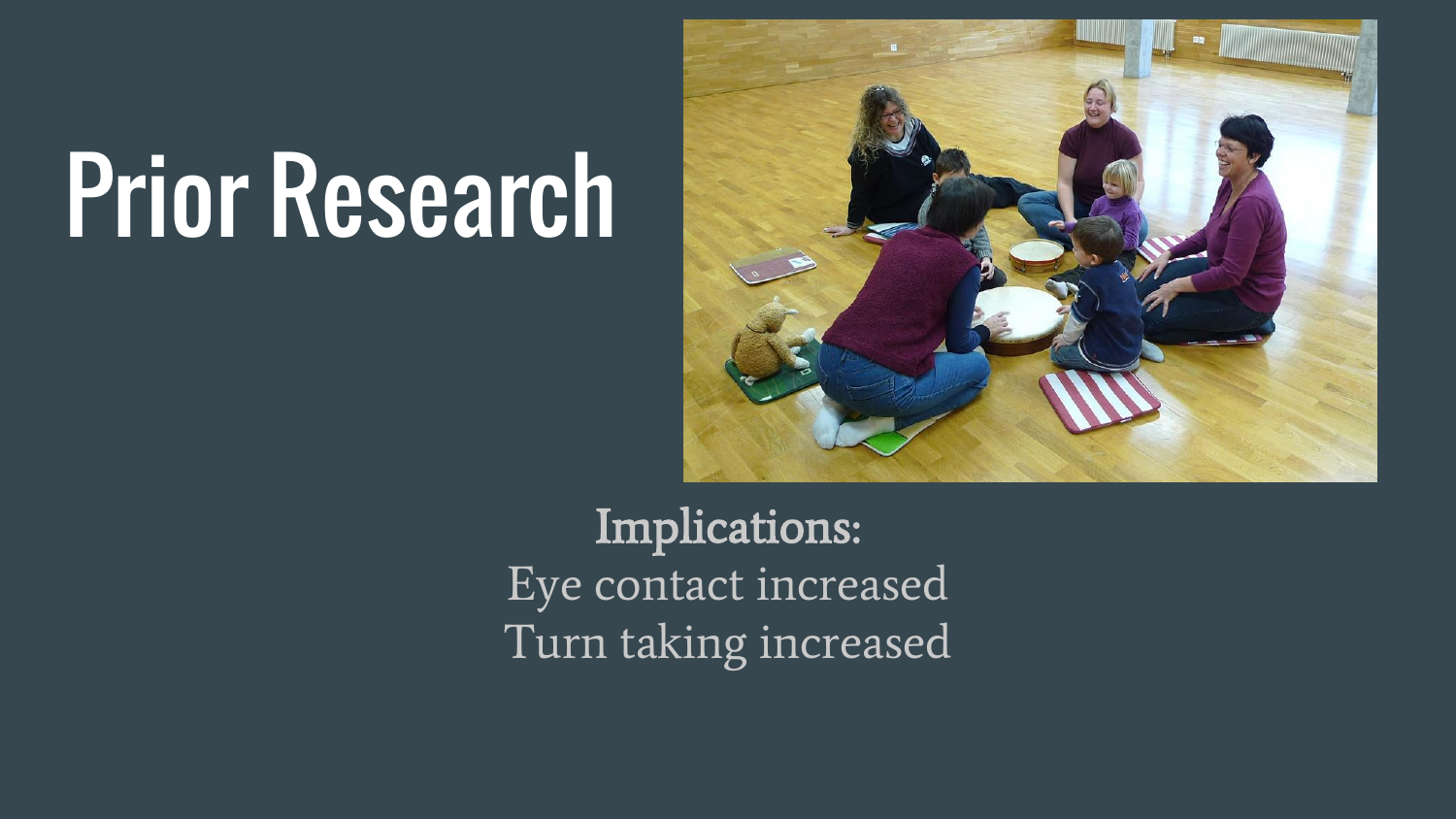### Implications for Practice

 $\bullet\bullet\bullet$ 

Morning Greeting Song Background Music Group Music Class Integration with Technology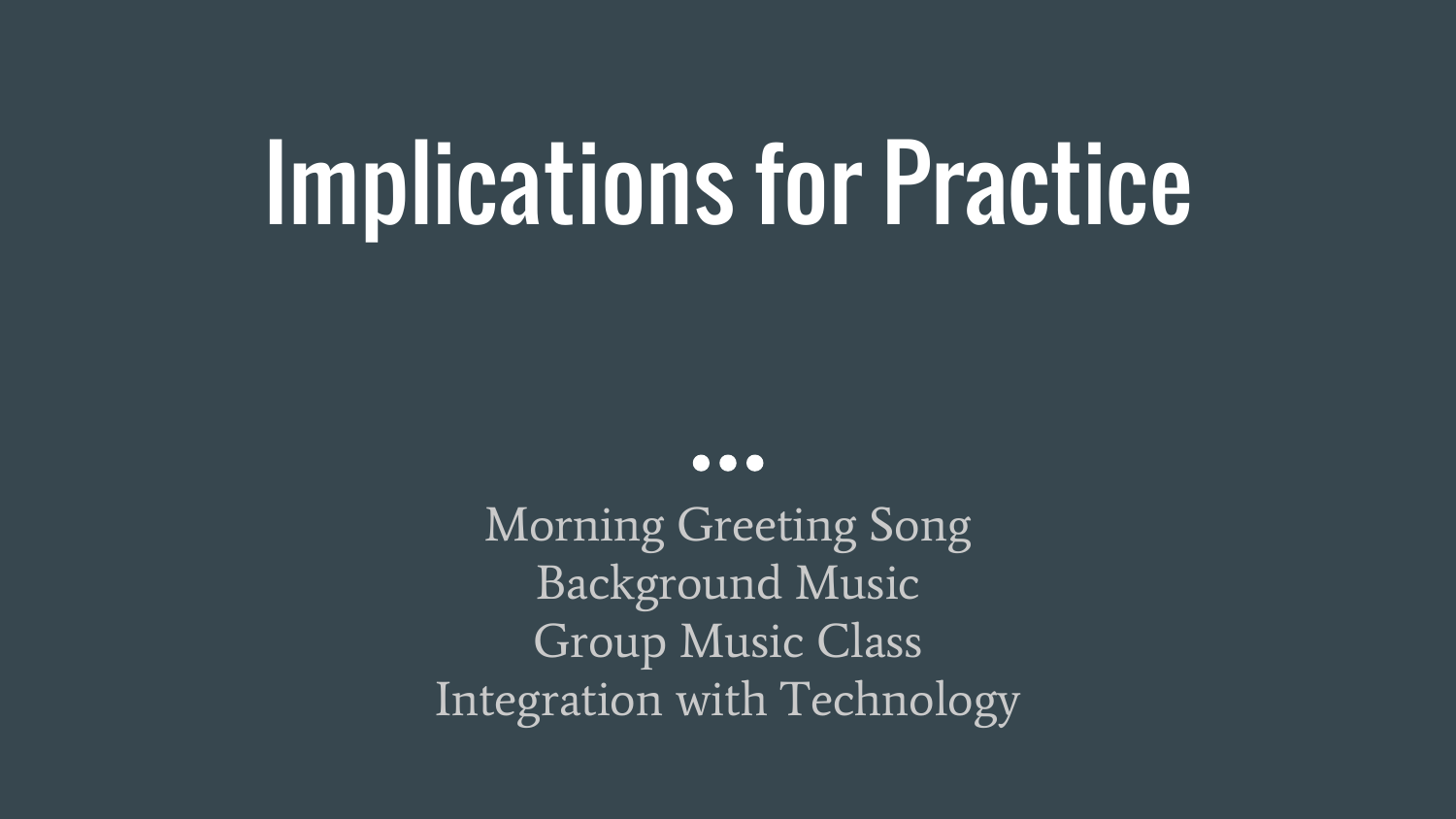## Implications for Research

#### **. . .**

Research on effects of music with typically developing children indicates benefits in areas of: communication, behavior, academics and socialization.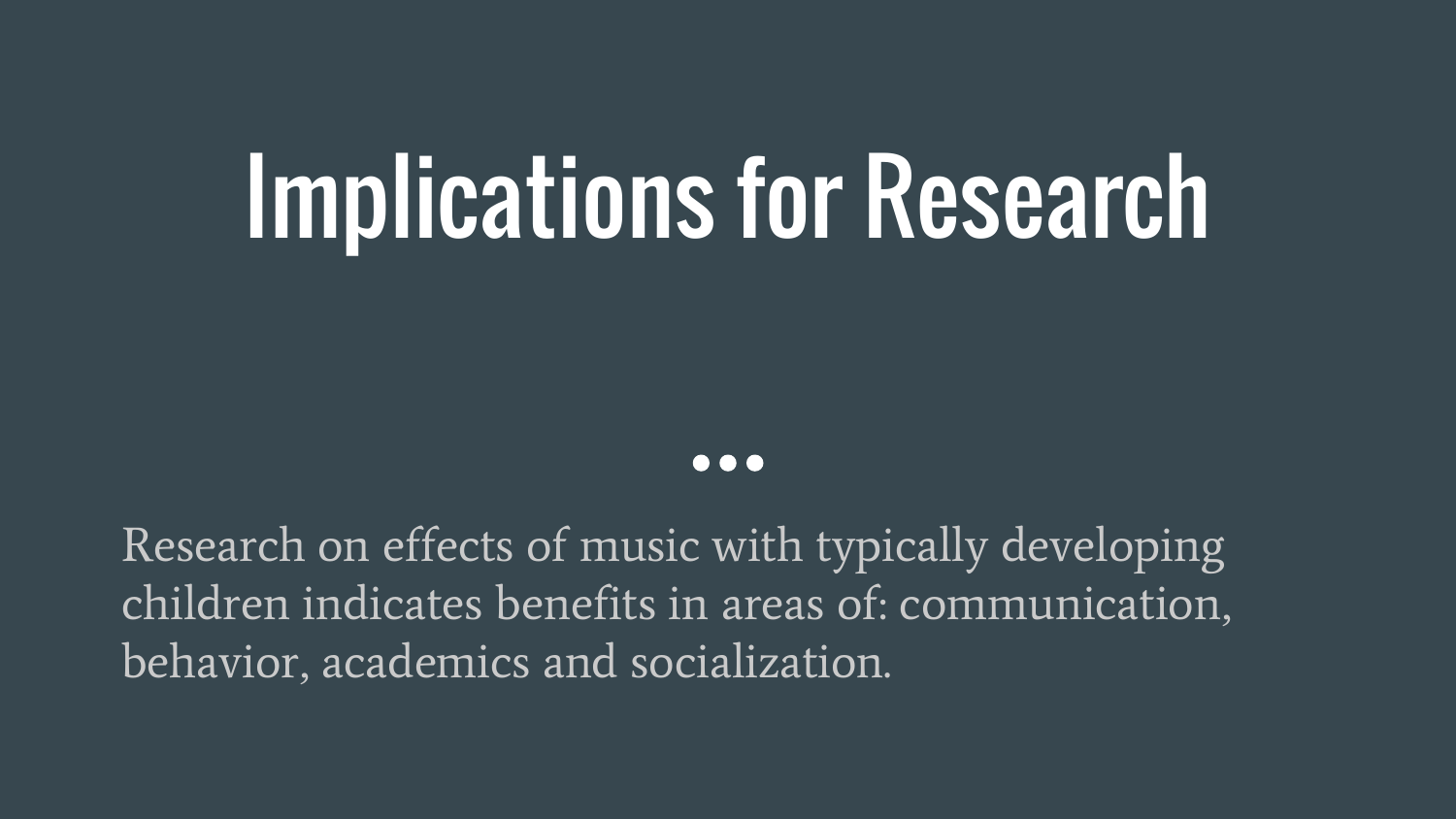## Implications for Research

#### $\bullet\bullet\bullet$

Many studies conducted on the effect of music on students with autism--what about other disabilities?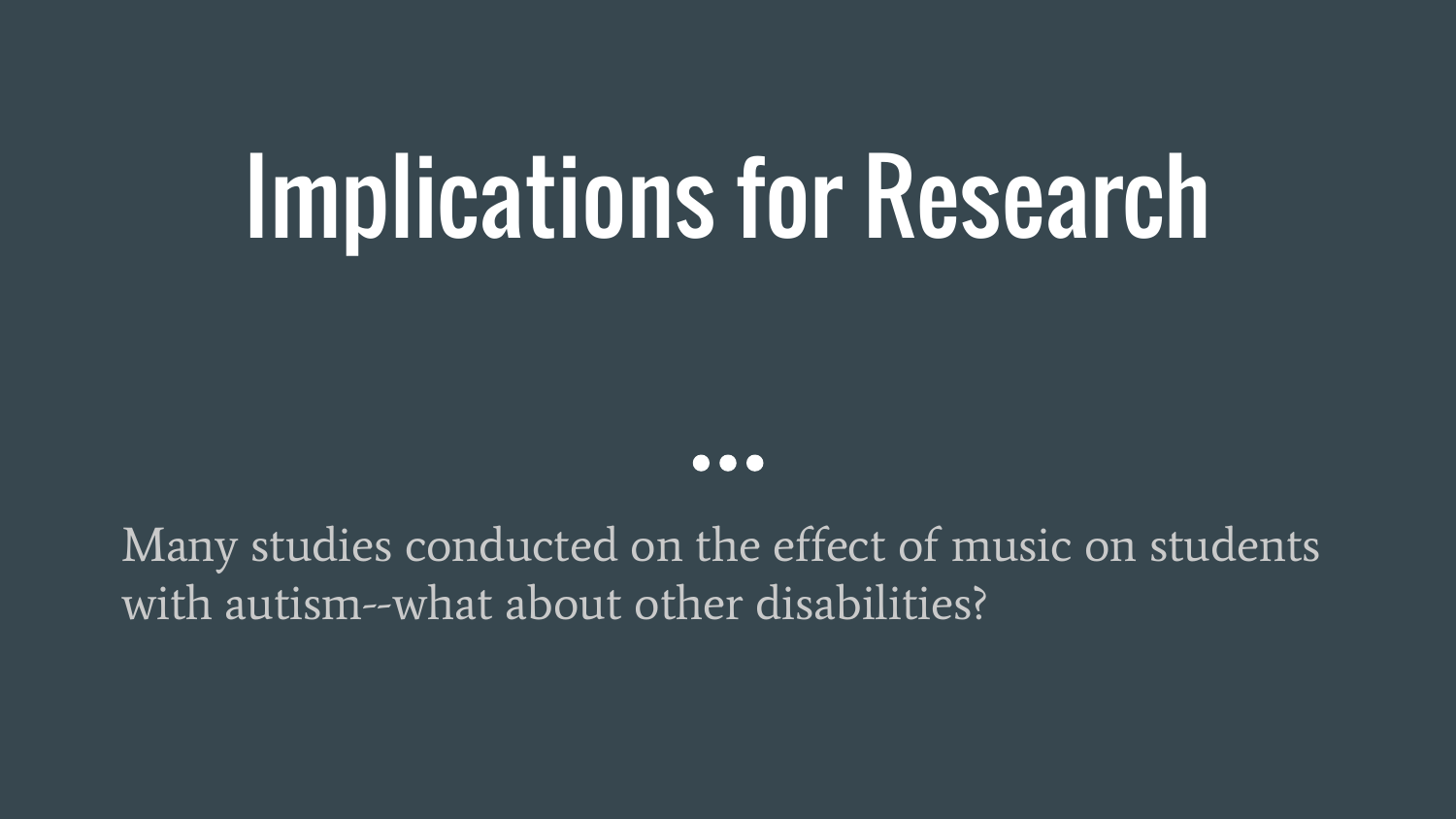### Implications for Research

 $\bullet\bullet\bullet$ 

Need for studies that involve more subjects.